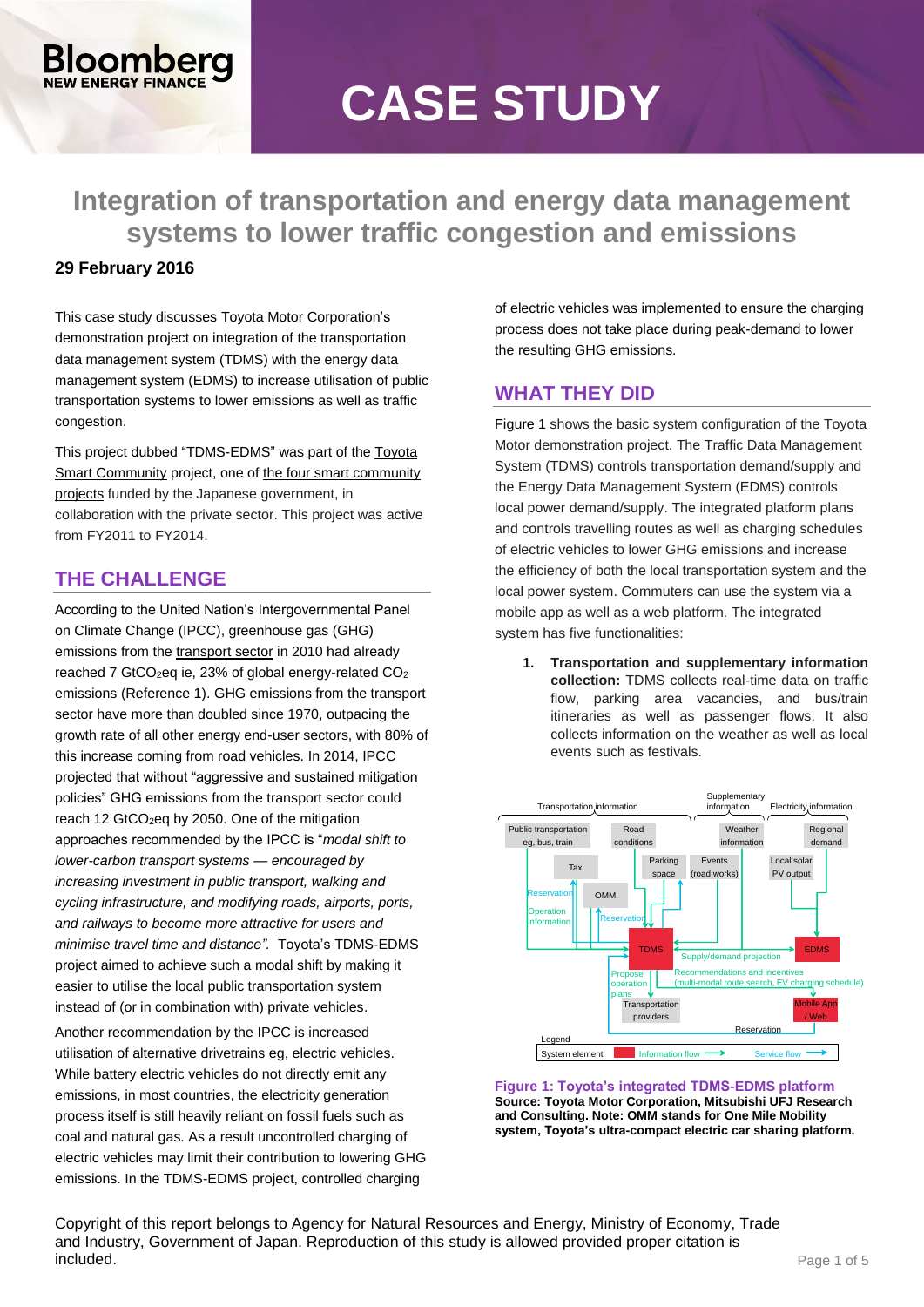- **2. Transportation supply and demand projection:** Based on the aforementioned information TDMS collects, it projects transportation supply and demand.
- **3. Optimal route/transportation mode suggestion:**  Based on the predicted transport supply and demand, the integrated TDMS-EDMS proposes optimum multimodal transport combinations for commuters based on travel time, cost, and associated GHG emissions. Users are presented with the top three results under each category of travel-time, cost and GHG emissions, which they can choose from. In the event the EDMS requests lowering electricity demand, for users who own electric and plug-in hybrid vehicles, the TDMS prioritises usage of public transport. It also sends demand response requests to both charging infrastructure as well as stationary storage systems in the region not to charge during these times, if possible.
- **4. Provision of incentives:** Along with providing optimum multimodal transportation routes, the system enables third parties to provide users with incentives to choose the lowest GHG emission options as well as cooperate with demand response requests.
- **5. Operation plan feedback for transportation business:** The integrated system also provides feedback to local transportation businesses such as taxi fleet operators and city bus operators. The system provides these entities with information on how much and when to increase or decrease their fleets.

#### **OUTCOME**

 $\overline{a}$ 

Toyota had initially aimed to achieve a 10% modal shift from private passenger vehicle usage to public transportation based on its prior experience from car-sharing experiments conducted in 1999 (Crayon project). However it has not been able to confirm the final modal shift rate. If Toyota's 10% modal shift target is achievable, preliminary calculations by Mitsubishi UFJ Research & Consulting based on data provided by Toyota show that a city with similar characteristics to Toyota City ie, a population of 500k and daily average passenger vehicle trips of 760k would be able to reduce its transportation GHG emissions by 18.5%. If  $CO<sub>2</sub>$  were priced at \$10/t<sup>1</sup> this would translate to \$1.37m. Additionally 18m hours of commuting time per year would be saved. Based on Japan's Ministry of Land, Infrastructure, Transport and Tourism's analysis of value of lost time to

commuting (Reference 2), this would translate to JPY 49bn (\$420m).

While the results of the modal shift are unclear, the project was successful in demonstrating the integrated TDMS-EDMS platform could perform all its aforementioned five functionalities. The system was able to provide multimodal route suggestions to users as well as operation plans to transportation business operators based on its transportation supply/demand projections. Its suggestions included the relevant combination of multimodal transport options as well as incentives to encourage utilisation of the lowest GHG emission choice. The demand response functionality controlling charging of electric vehicles as well as stationary energy storage systems also performed as designed.

#### **FUTURE PLANS**

[Figure 2](#page-2-0) shows the future operating scheme of the TDMS-EDMS platform based on Toyota's experience thus far. The platform operator would provide services such as route/transportation mode suggestions to users and receive payments for those suggestions. The operator may also be able to generate ancillary revenues from the local utility via participation in demand response, as well as the local municipality that would be benefiting from lower congestion and better air quality and hence, enhanced economic activity.

Transportation service providers can be either owners of this platform or users themselves. In Figure 2, transportation service providers are considered as users. Traffic service businesses receive the benefit of a rise in income with the increase in public transportation usage as well as increasing operational efficiency through the operation plan suggestion service based on the platforms supply/demand predictions. Fuel consumption and GHG emissions of the transportation service providers could increase depending on the composition of their transport fleet.

Commuters would have to pay to use the service. However, they would benefit from savings associated with reduced usage of their own private vehicle as well as time-saved due to lower average commute time. Additionally they could benefit from the incentives offered by the TDMS-EDMS platform, if they can comply with the route suggestions and DR events.

<sup>&</sup>lt;sup>1</sup> Reference carbon price considered by the Electricity Generation subcommittee convened by Japan's Ministry of Economy, Trade and Industry (Reference 3)

Copyright of this report belongs to Agency for Natural Resources and Energy, Ministry of Economy, Trade and Industry, Government of Japan. Reproduction of this study is allowed provided proper citation is included. Page 2 of 5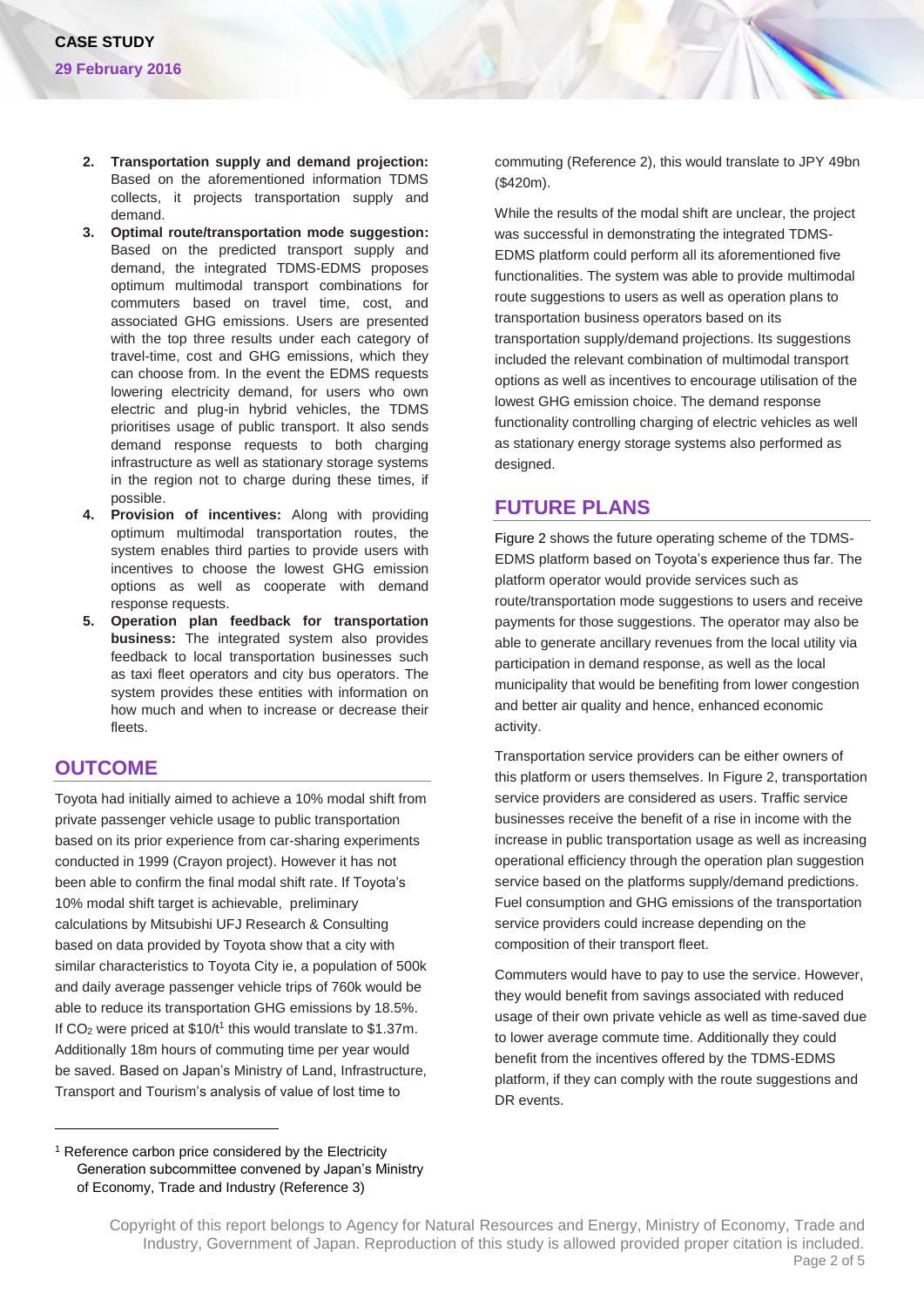

#### <span id="page-2-0"></span>**Figure 2: TDMS-EDMS operation scheme Source: Toyota Motor, Mitsubishi UFJ Research & Consulting.**

#### **Future deployment targets**

Since modal shifting from personal vehicles to public transportation is the main goal, the targeted regions need to have pre-existing public transport infrastructure. Toyota Motor expects a certain balance of existing private passenger vehicle traffic volume as well as availability of public transportation alternatives eg, buses and trains would be optimum. Toyota is currently evaluating which domestic and international markets would be best suited for commercial deployment of the system, prioritising developed countries until 2020 and developing countries post 2020.

## **How would the economics improve?**

Based on data provided by Toyota, Mitsubishi UFJ Research and Consulting estimates the introduction of the TDMS-EDMS platform to a city with a population of 500,000 would cost about JPY 10m (\$85.7k), while annual O&M costs also would be roughly JPY 10m (\$85.7k). Comparing these costs with the potential value of annual GHG emission reductions it can achieve – about \$1.3m if  $CO<sub>2</sub>$  is priced at \$10/t – the economics seems attractive. The system would also increase the return-on-asset for the existing public transportation

infrastructure. The cost of the system itself may come down further as a result of advances in cloud computing.

# **FINAL THOUGHTS**

The integrated TDMS-EDMS platform can reduce congestion as well as GHG emissions, thus contributing to the quality of life in the region of its deployment. The integration of the local Traffic Data Management System as well as the Energy Data Management System also offers clear ancillary benefits to both the electricity grid as well as the local transportation infrastructure.

While the Toyota city demonstration experiment was aimed at passenger vehicle usage, the system can be adopted for other applications such as fuel cell buses. Toyota expects the integrated TDMS-EDMS platform can enable opportunities presented by the greater interaction between the electricity grid and the transportation infrastructure as a result of uptake of alternative vehicles such as batterypowered and fuel cell vehicles.

Copyright of this report belongs to Agency for Natural Resources and Energy, Ministry of Economy, Trade and Industry, Government of Japan. Reproduction of this study is allowed provided proper citation is **included.** Page 3 of 5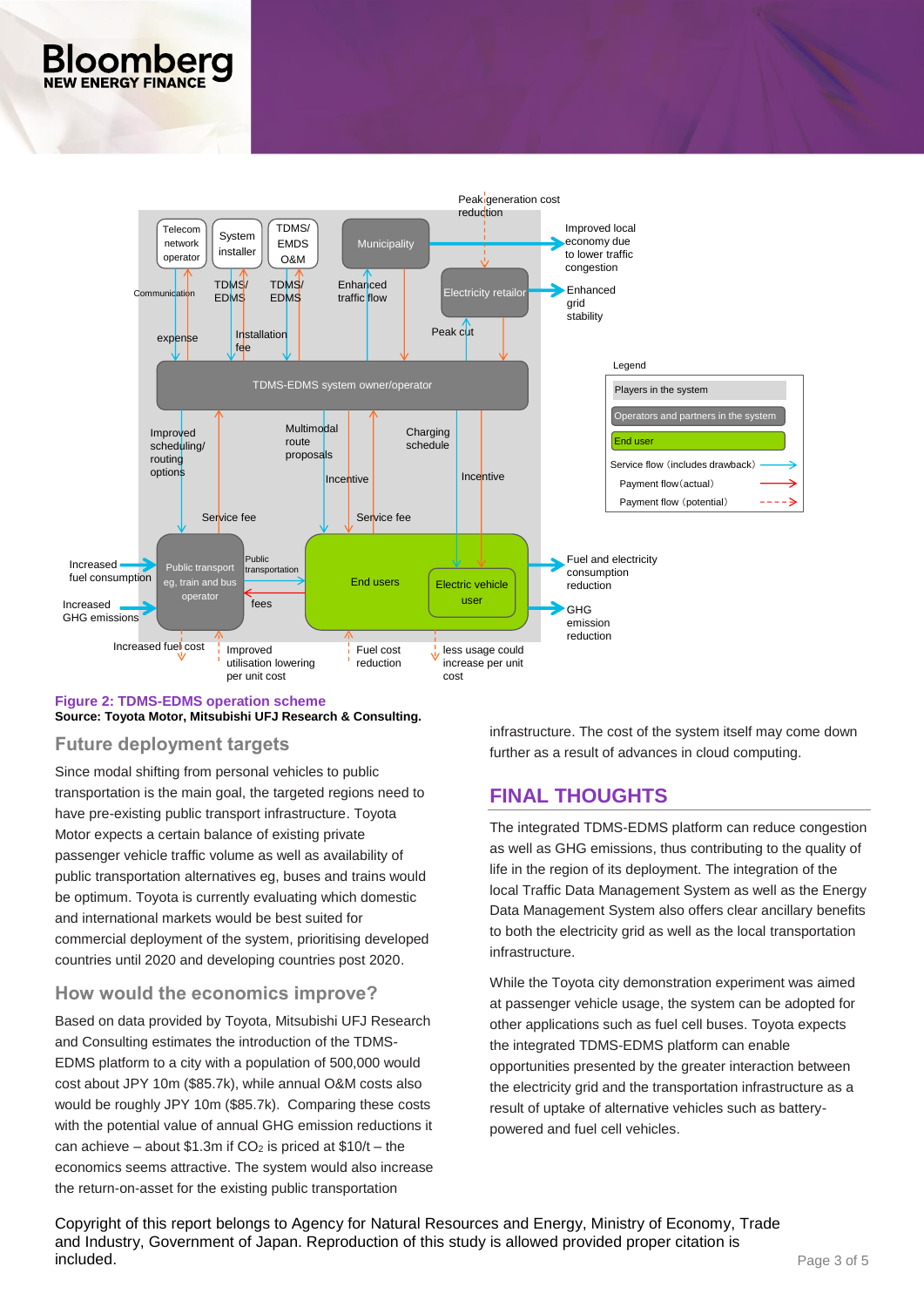#### **REFERENCES**

- 1. [Climate Change 2014: Mitigation of Climate](http://report.mitigation2014.org/report/ipcc_wg3_ar5_chapter8.pdf)  [Change,](http://report.mitigation2014.org/report/ipcc_wg3_ar5_chapter8.pdf) Transport Chapter, IPCC.
- 2. [Database of Road Bureau, Ministry of Land,](http://www.mlit.go.jp/road/ir/ir-data/data_shu.html)  [Infrastructure, Transport](http://www.mlit.go.jp/road/ir/ir-data/data_shu.html) and Tourism, Government of Japan.
- 3. Electricity generation cost sub-committee, convened by Ministry of Trade, Economy and Industry, May 2015.